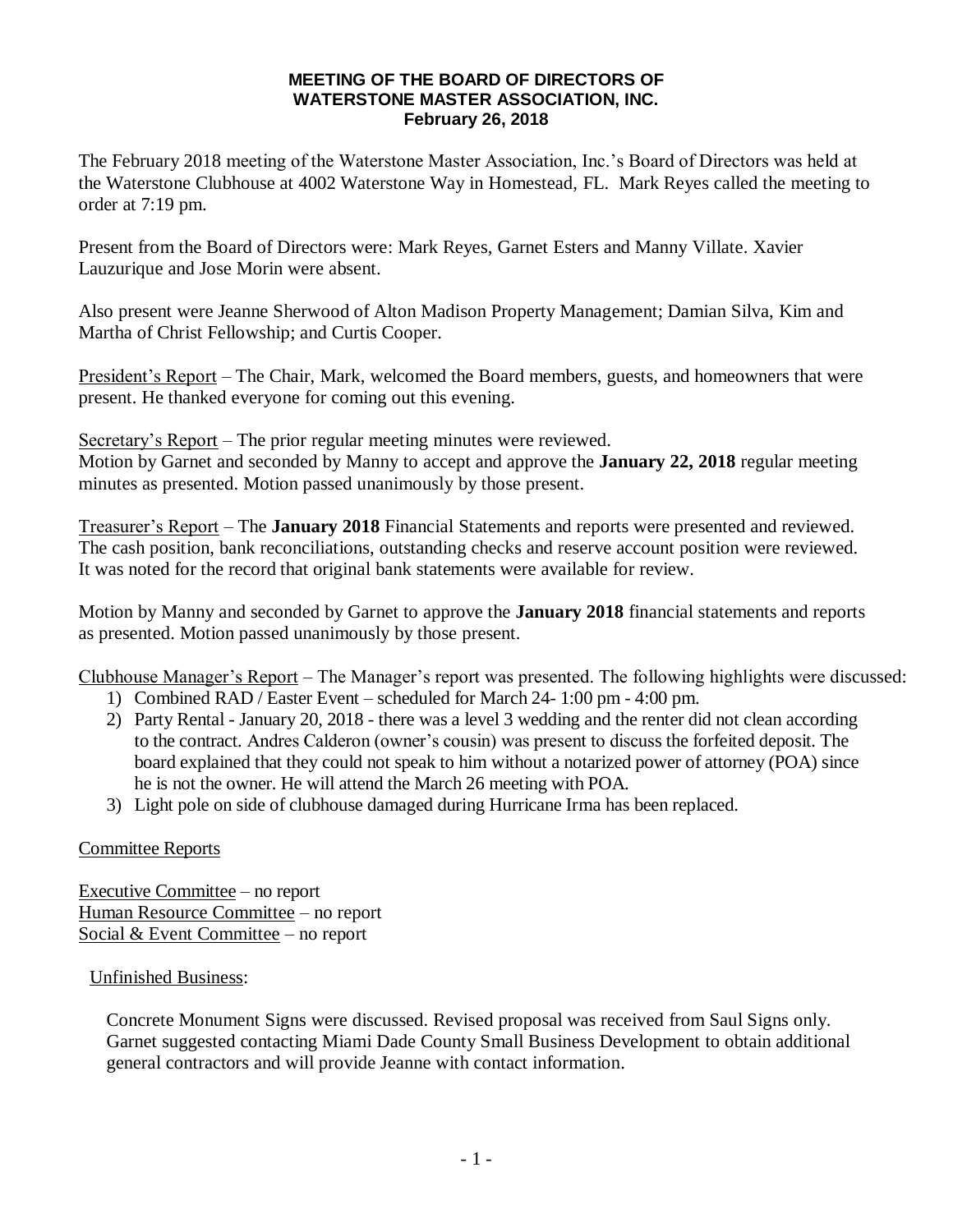Front Entrance New Walkway - SierrasRUs has completed the project including texture. Yellow stripe has been installed on the curb.

Front Entrance Walkway Repairs – project awarded to SierrasRUs and will be scheduled in March (before Spring Break).

Pool Fence Electrostatic Painting – it was the general consensus that painting is not needed and gates should be repainted as needed by Site Maintenance of Berry's Paint.

Hurricane Irma Cleanup – Certified Landscaping has completed installation of ground cover where stumps were removed.

Pool Lights – Pool Solutions completed installation of new LED lights.

Treadmill Repairs (2) – Busy Body Gyms completed the repairs.

2017 CPA Review & Tax Return – Manny presented draft financial statements. Motion made by Manny and seconded by Garnet to approve draft financial statements. Motion passed unanimously by those present. Manny asked about January minutes requesting additional CPA proposals for the future. He explained that he does the prep work only and saves the Association money by doing so. He also stated that there is no conflict of interest. Garnet accepted this explanation.

## New Business:

Waterstone 1 & 2 – joint Easter Event with Christ Fellowship Homestead. Curtis was present to discuss his email exchange with Sal regarding a combined event. Christ Fellowship is back at the Waterstone Charter School and would like to promote awareness of their church. They would like to assist with a combined event to be held at the Waterstone Grand by offering volunteers, eggs, snocones and popcorn. Motion made by Manny and seconded by Garnet to expand the Easter Event already planned to be held in conjunction with Waterstone 2 Master Association, the CDD and Christ Fellowship Homestead. Due to the amount of people expected, the pools will be closed and the road in front of the clubhouse will also be closed. Jeanne will meet with Damian and Kim for further planning. Flyer will be sent to Curtis for distribution to Waterstone 2 residents.

Swimming Lessons – pending response from insurance carrier.

Prestar Services – new replacement cost valuation was completed for insurance purposes and was available for review.

A motion was made by Manny and seconded by Garnet that the **next meeting of the Board of Directors would be held on Monday, March 26, 2018 at 7:00 PM at the Waterstone Grand Clubhouse on 4002 Waterstone Way** unless otherwise re-scheduled and posted**.** Motion passed unanimously by those present. Notice needs to be posted accordingly at the Community Bulletin Board.